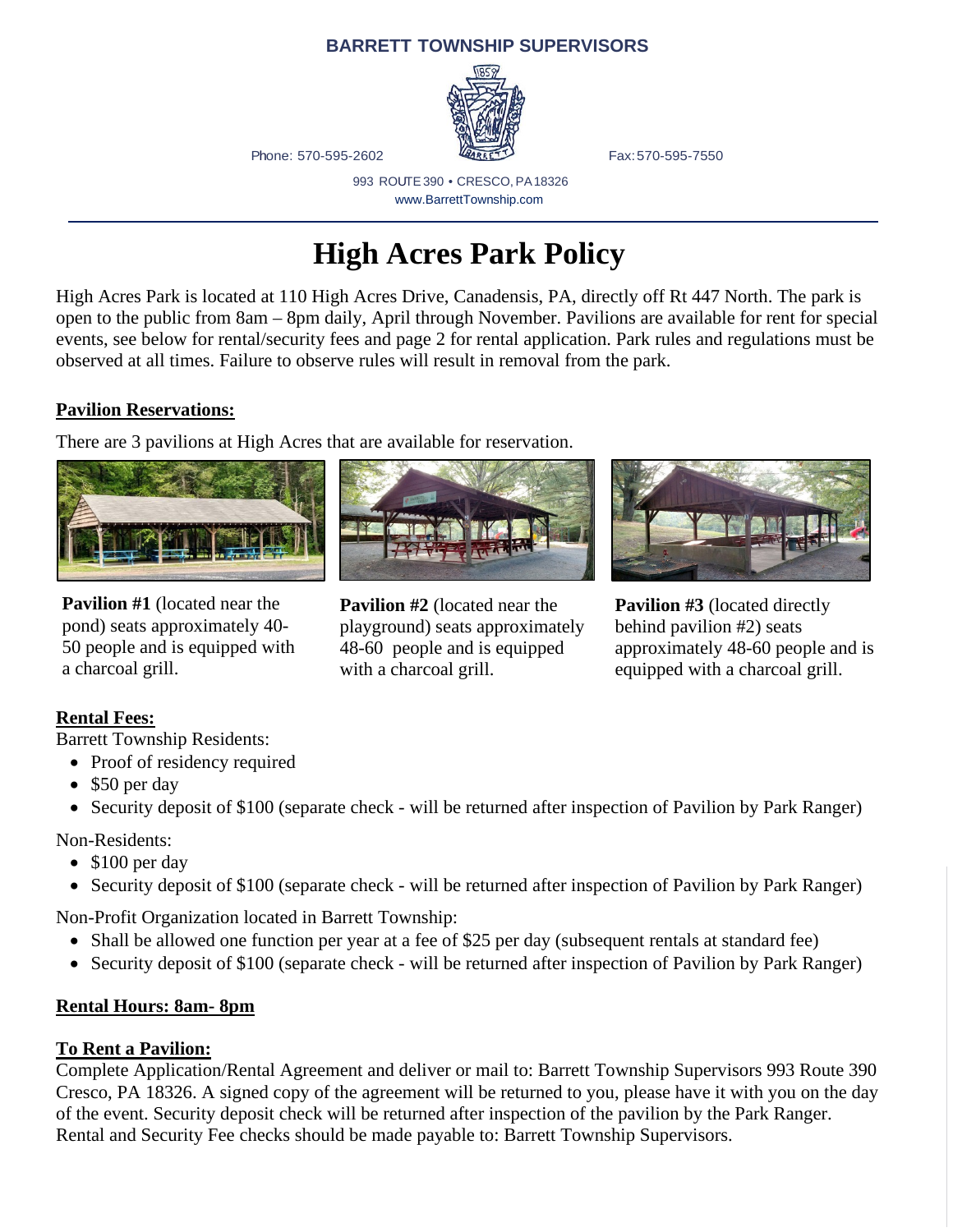| 2022 High Acres Park Pavilion Rental Application/Agreement<br>Mail or deliver completed form with Rental Fee and Security Deposit Checks to:<br>Barrett Township, 993 Route 390, Cresco, PA 18326 |
|---------------------------------------------------------------------------------------------------------------------------------------------------------------------------------------------------|
| $\Box$ Resident (proof of residency required) $\Box$ Non-Resident                                                                                                                                 |
| Application Date:                                                                                                                                                                                 |
|                                                                                                                                                                                                   |
|                                                                                                                                                                                                   |
|                                                                                                                                                                                                   |
|                                                                                                                                                                                                   |
|                                                                                                                                                                                                   |
|                                                                                                                                                                                                   |
| Live Entertainment? $\Box$ No $\Box$ Yes Yes requires Supervisor's Approval $\Box$<br>Supervisor                                                                                                  |
| Copy of Liability Insurance Applicable? $\Box$                                                                                                                                                    |
| Will Admission be Charged? Name of Caterer:                                                                                                                                                       |
|                                                                                                                                                                                                   |
| For Office Use Only                                                                                                                                                                               |
| <b>Application Received By:</b>                                                                                                                                                                   |
|                                                                                                                                                                                                   |
| Pavilion Inspection completed? ___________________ Date: _______________________                                                                                                                  |
| Security Deposit Check Returned? _________________ Date: _______________________                                                                                                                  |
| If Security Deposit Not Returned, Reason Why: __________________________________                                                                                                                  |